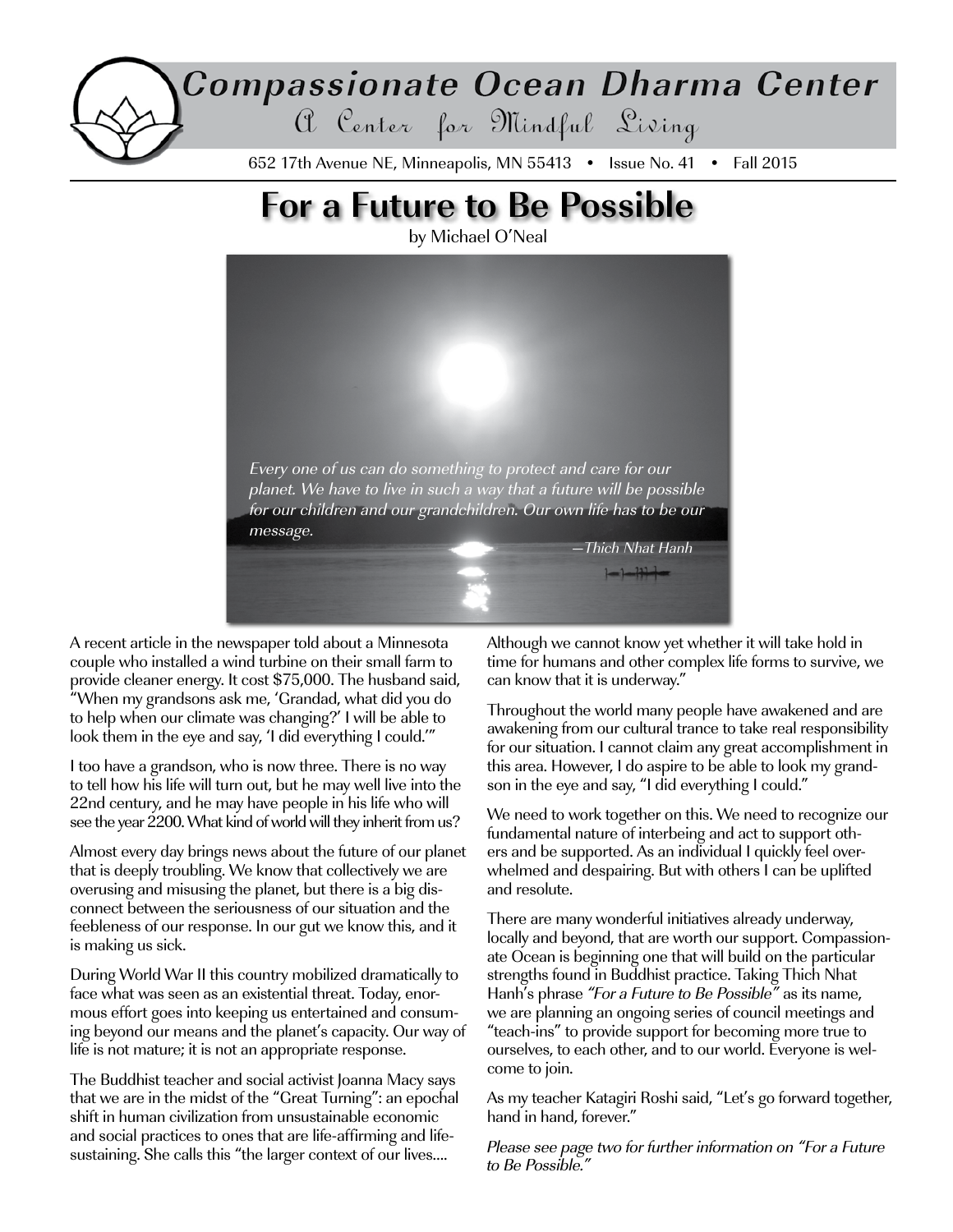# **For a Future to Be Possible**

## **Taking Responsibility for Our World**

This fall Compassionate Ocean is beginning a series of events intended to help us look clearly at the challenges to the health of our planet, and see what we can do in response. We are finding ourselves in the midst of a slowly developing extreme crisis, and we need to help each other find a way forward that is appropriate to the reality of our situation.

The intention is to come together to speak and listen to each other; to learn what is important to know; to consider what might be worthwhile to do, individually and collectively; to decide for oneself what seems appropriate to do; and, with the support of others, to take those steps.

We recognize that this will be an undertaking that will continue as long as we live; that it requires serious study but not endless preparation; that it involves learning to deal effectively with difficult emotions and interpersonal challenges; that it involves bringing this issue into continuing but not debilitating awareness. We will likely need to learn new skills, while discovering that we are capable of more than we had thought. We want to manifest the enormous transformative potential of our interconnected nature. And we aspire to cultivate courage, kindness, wisdom, and joy in our way of engagement.

These sessions will be facilitated by a variety of skilled and compassionate presenters. The overall coordinator will be Michael O'Neal. There are no fees, but sign up in advance by contacting the Center.

Please come to as many sessions as you can.

- **• Opening Council: Facing Our Developing Global Situation Friday, September 25, 7:00-9:00 P.M.**
- **Feach-in: Climate Change Friday, October 9, 7:00-9:00 P.M.**
- **• Teach-in: Water Friday, November 13, 7:00-9:00 P.M.**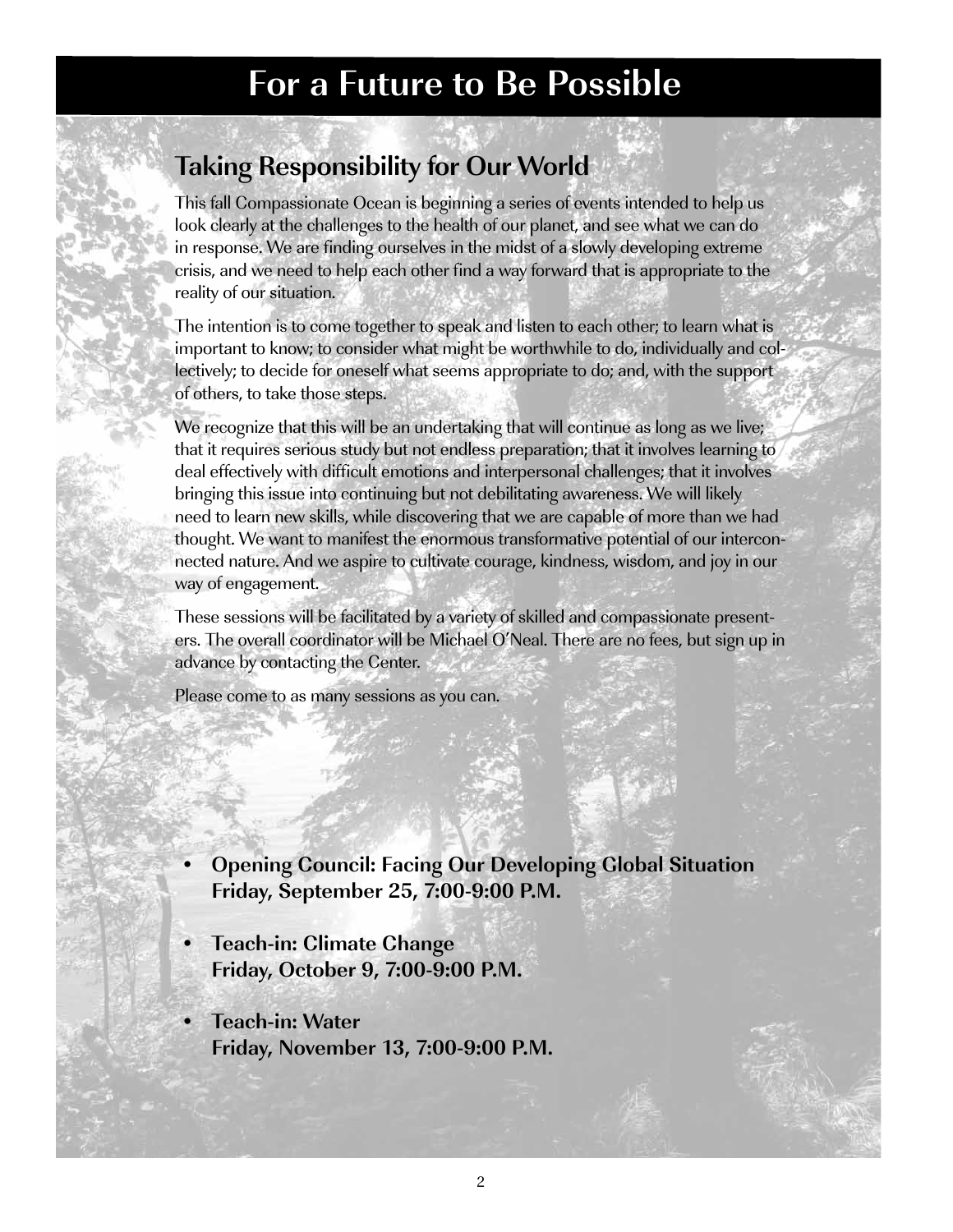

# **Fall Programs 2015**

## **Compassionate Ocean Dharma Center**

652 17th Avenue NE, Minneapolis, MN 55413 (612) 781-7640 • www.OceanDharma.org

# **Mindfulness in Depth Series**

# **Mindfulness of Dharma: The Five Hindrances**

Taught by Michael O'Neal with Joen Snyder O'Neal



Mindfulness is our capacity to deeply touch our lives exactly at the point of aliveness.

One of the most influential teachings of the Buddha is the Sutra on the Foundations of Mindfulness. In this discourse the Buddha gives an extensive teaching on four fields of mindfulness: the body, feeling-tones, mind states, and Dharma. Included in these four categories is the full range of human experience.

This course will begin with an overview of the first three foundations: body, feelings, and mind. We will then turn to the fourth foundation, Dharma: the awakening process itself. We will begin with the hindrances that obstruct a mindful way of living, and explore how we can practice with them. Each class will include guided meditation practice, lecture, and discussion.

This course is designed to support the continued exploration of mindfulness by those who have already begun their formal practice of it by taking an introductory course (such as Total Dynamic Living) and who are prepared to maintain a regular sitting practice. It is part of a year-long series that will also include The Factors of Awakening (Winter, 2016) and Suffering and its Transformation (Spring, 2016). The format of the program incorporates intellectual study, experiential discovery, and community support.

Member rates apply to members of all local Dharma centers. Reduced fees are offered as needed; please contact the Center at (612) 781-7640.

To register, use the form in this newsletter or visit our website: www.OceanDharma.org.

### **Minneapolis (#B75)**

#### **Wednesdays, September 30 – November 18 (eight sessions)**

#### **7:00-9:00 P.M.**

**\$160 (members \$140) + \$25 materials fee (\$5 for people who already have** Mindfulness **by Joseph Goldstein)**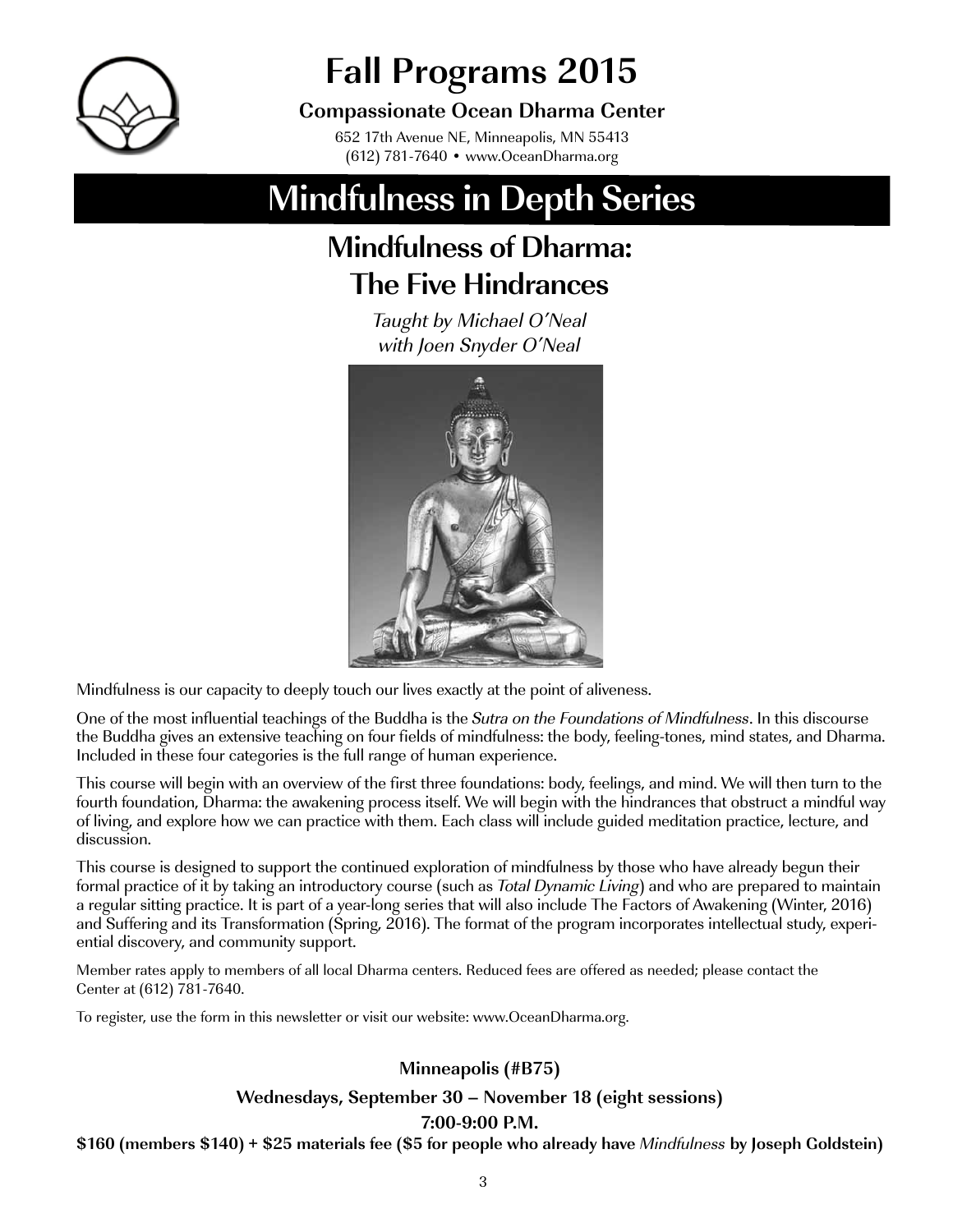## **Total Dynamic Living - Introductory Program in Mindfulness**

Total Dynamic Living is a thorough, well-structured introduction to mindfulness practice in everyday life. It follows the nationally acclaimed mindfulness-based stress reduction (MBSR) model developed by Jon Kabat-Zinn, presenting mindfulness as a universal practice for people of any (or no) religious background.

The program includes instruction and practice in sitting meditation, gentle yoga, body awareness meditation, and daily-life applications of mindfulness. It also includes information about stress and relaxation. The program enables participants to develop their own base in mindfulness practice integrated into everyday life.

**#187 Minneapolis: Tuesdays Sept. 22 – Nov. 10 • 6:30-9:00 P.M. Instructor: Joen Snyder O'Neal Location: Compassionate Ocean Dharma Center** 652 17th Ave. NE, Minneapolis (in the Northeast Minneapolis Arts District)

## **Total Dynamic Living: One-Day Retreat**

This retreat is open to all current participants in Total Dynamic Living courses. It is also open to graduates of past Total Dynamic Living courses on a donation basis. People not enrolled in a current course should call the Center in advance to reserve a space.

### **Saturday, November 7 • 9:00 A.M.-3:00 P.M.**

Location: 652 17th Ave. NE, Minneapolis

**Gift certificates** for the Introductory Program in Mindfulness are available. Please email admin@OceanDharma.org or call (612) 781-7640.

## **Guiding Teachers**



Joen Snyder O'Neal and Michael O'Neal

Joen Snyder O'Neal and Michael O'Neal are the guiding teachers of the Compassionate Ocean Dharma Center. They practiced and taught for many years at the Minnesota Zen Meditation Center and Hokyoji Zen Monastery under the guidance of Dainin Katagiri Roshi. They have also practiced with Thich Nhat Hanh in France and the United States, and have completed a training for professionals with Jon Kabat-Zinn. Joen was ordained as a Zen priest by Katagiri Roshi in 1980 and received Dharma transmission from him in 1989.

> The guiding teachers are available for individual meetings regarding life and practice. To set up an appointment, call the Center.

#### **Membership:**

You are invited to become a member of the Compassionate Ocean Dharma Center. Membership is a way to support the programs of the Center, and is encouraged for those who participate regularly as well as those who simply would like to help make possible the continued life of the Center. A membership brochure is available at sangha gatherings or can be sent out by mail; please call if interested.

The course includes eight weekly classes, an individual interview with the instructor, a Saturday retreat, the book Full Catastrophe Living by Jon Kabat-Zinn, four CDs, and handouts. 27 CEUs are available for all courses.

The course fee is \$295 plus a \$35 materials fee. Payment plans and some scholarship aid are available. Please contact the Center to discuss.

Enrollment is limited, and pre-registration is required. Please let your friends and colleagues know about this program.

**#267 St. Paul: Thursdays Sept. 24 – Nov. 12 • 6:30-9:00 P.M.**

**Instructor: Michael O'Neal Location: Clouds in Water Zen Center** 445 Farrington St., St. Paul (near University Ave. and Western Ave.)

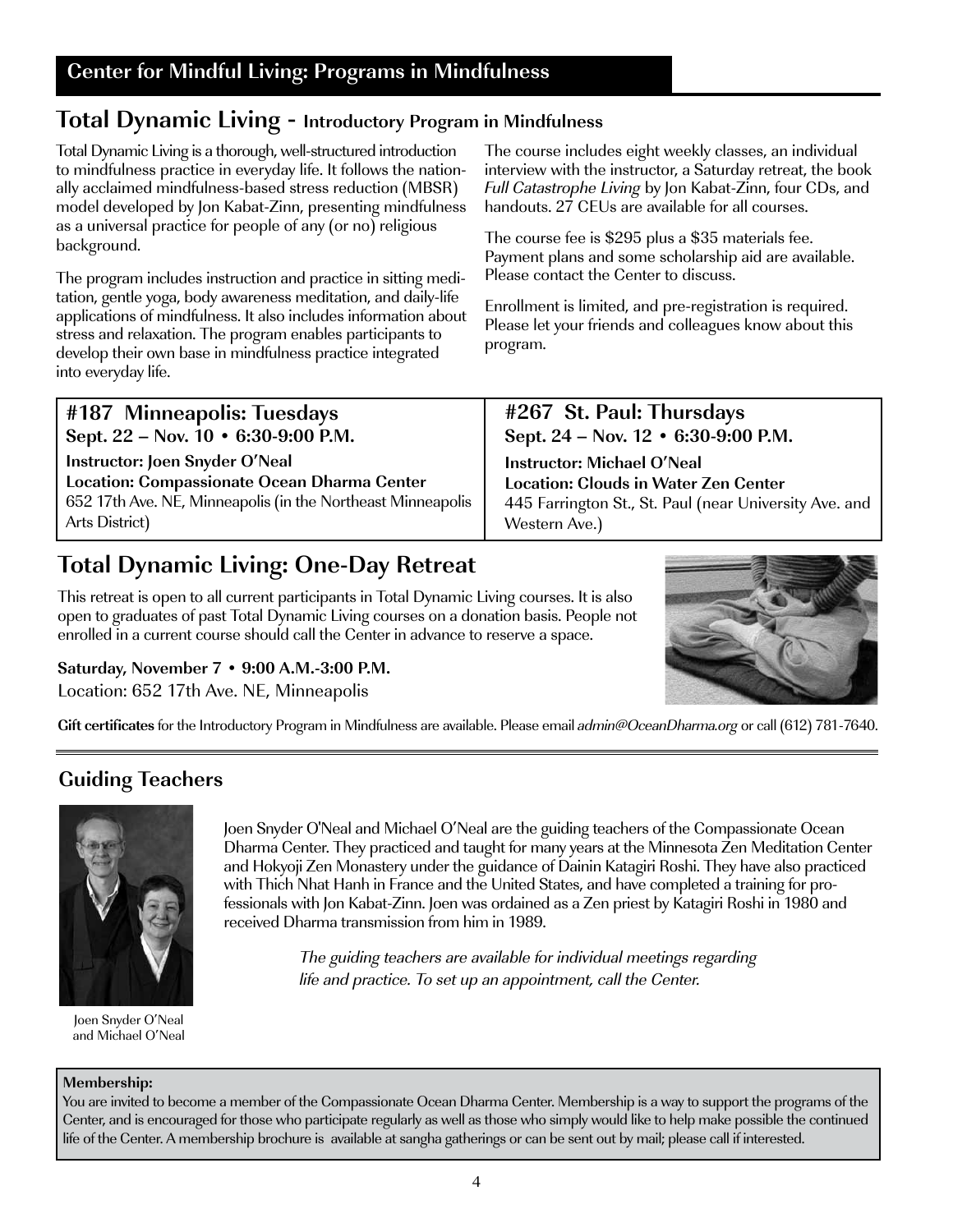## **Sangha Gatherings**

The Compassionate Ocean Sangha is a group practicing in the Buddhist mindfulness traditions of Soto Zen and Thich Nhat Hanh. Throughout the year the sangha (community) has weekly gatherings that include sitting and walking meditation, dharma talks and discussions, mindful movement, chanting and singing, and other spiritual practices. Dharma talks focus on aspects of Buddhist teaching and their application to everyday life.

Everyone is invited to participate in our sangha gatherings. There are no prerequisites to participate, and people are welcome to come when they wish. There is no fee; donations are welcome.

There are two weekly gatherings of the Compassionate Ocean Sangha. The Sunday group is co-led by Joen Snyder O'Neal and Michael O'Neal. Joen leads the Friday group.

### **Sunday Gatherings: 9:00-11:15 A.M.**

Schedule: 8:15 orientation for new people, 9:00 sitting, 9:25 walking, 9:35 sitting, 10:00 dharma talk and discussion, 11:15 ending Note: Sunday gatherings will resume after our August break on Sept. 13.

#### **Friday Gatherings: 9:30-11:00 A.M.**

Schedule: 9:30 sitting, 10:00 dharma talk and discussion, 11:00 ending Note: Friday gatherings resume after our August break on Sept. 11.

### **Introduction to Zen Practice with Joen**

A two-session introduction to Zen meditation and related practices. No fee; pre-registration required. **Mondays, September 21 & 28, 7:00-9:00 P.M.**

### **Meditation Sessions**

#### **Wednesday mornings:**

7:00 A.M. zazen (sitting), 7:30 kinhin (walking), 7:40 zazen, 8:10 chanting service, 8:30 temple cleaning (to 8:45). People are welcome to come for any part of the schedule.

#### **Thursday evenings:**

7:30 P.M. zazen (sitting), 8:00 kinhin (walking), 8:10 zazen, 8:40 closing chant

## **Sangha Retreats**

These retreats are open to community members as well as others who have had some experience with Buddhist practice and meditation. Each retreat offers an extended opportunity to settle the mind and body and open to the deep wisdom of human life. These retreats are excellent opportunities to strengthen and deepen the practice of presence, including benefiting from the support of others.

## **Weekend Sesshins**

#### **Friday, Oct. 2, 7:00 P.M.-Sunday, Oct. 4, Noon Friday, Oct. 30, 7:00 P.M.-Sunday, Nov. 1, Noon**

Led by Joen Snyder O'Neal and Michael O'Neal. Sesshin means "to gather or collect the mind." Includes sitting and walking meditation, chanting services, dharma talks, and formal meals. Register at least one week in advance. Fee: \$60 (members \$50) (includes four meals)

#### **Rohatsu: Buddha's Enlightenment Sesshin Tues., Dec. 1, 7:00 P.M.–Tues., Dec. 8, 12:00 P.M.**

Location: Compassionate Ocean Led by Joen Snyder O'Neal, Michael O'Neal and Sosan Flynn

Co-sponsored by Compassionate Ocean Dharma Center and Clouds in Water Zen Center

Sesshin means "to gather the heart/mind." The December

Rohatsu ("eighth day") sesshin commemorates and reenacts the seven days of meditation culminating in the enlightenment of the Buddha, traditionally celebrated on Dec. 8. Rohatsu sesshin take place at Zen centers throughout the world at this time. This sesshin offers a special opportunity to touch the depth of human life, supporting and being supported by innumerable beings.



This sesshin will be held jointly with Clouds in Water Zen Center and is open to community members as well as others who have had experience with Buddhist practice and meditation. If this will be your first retreat with us, please call Compassionate Ocean in advance to discuss.

Participants can register for one to seven days. Registration will open October 1 with fees and registration information available on the CloudsinWater website (cloudsinwater.org). Early registration is encouraged.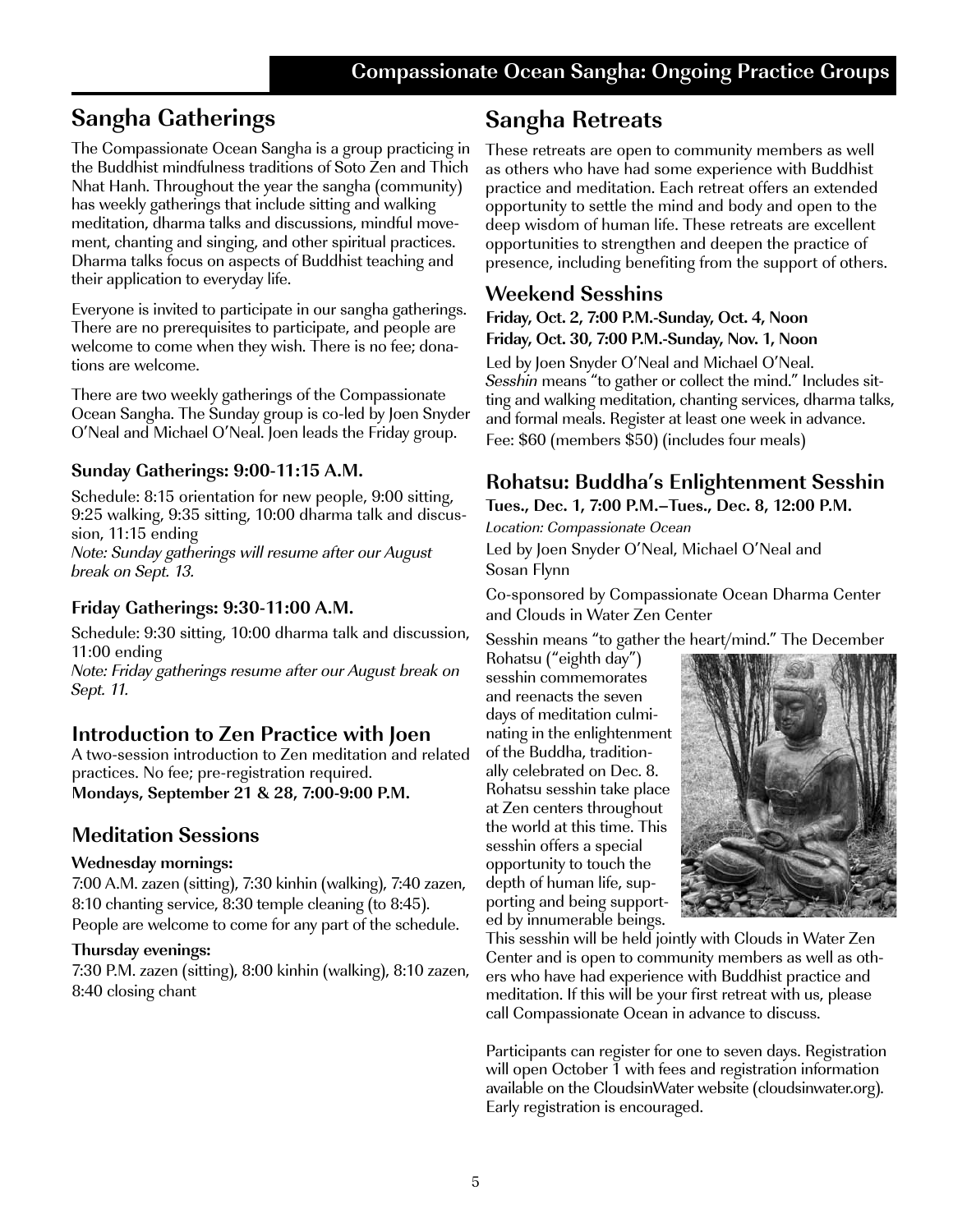| <b>Fall 2015</b>         |  |
|--------------------------|--|
| <b>Registration Form</b> |  |

Name

Address<sub>-</sub>

Zip Email

 $H: ($ 

 $W: ($ 

 $C: ($ 

To register, please check the appropriate activities.

#### **Total Dynamic Living–Introductory Program in Mindfulness** (\$25 deposit)

 $\Box$  Minneapolis, Tuesday evenings (#187)  $\Box$  St. Paul, Thursday evenings (#267)

#### **Total Dynamic Living: One Day Retreat**

**□ Saturday, November 7** (by donation, for program alumni)

#### **Mindfulness of Dharma**

 $\Box$  Minneapolis, Wednesday evenings (#B75) (\$25 deposit)

#### **Weekend Sesshins**

 $\Box$  Friday, Oct. 2 – Sunday, Oct. 4

 $\Box$  Friday, Oct. 30 – Sunday, Nov. 1 (enclose payment of \$60, members \$50 each)

#### **Introduction to Zen Practice**

- □ Monday, Sept. 21
- □ Monday, Sept. 28

#### **Total Dynamic Living Reunions**

Tuesday, Sept. 15

**□** Thursday, Sept. 17

#### **Enrollment for these activities is limited, and early registration is encouraged.**

Please call if you have any questions (612) 781-7640

To register, send this form along with the nonrefundable deposit listed (payable to CODC) to: Compassionate Ocean Dharma Center 652 17th Ave. NE, Minneapolis, MN 55413 or register online at: www.OceanDharma.org

## **Deep Appreciation…**

…to all who supported the Compassionate Ocean Dharma Center in the past year by making a financial contribution. A Dharma Center only exists through the generous support of many beings. The following people, foundations, and organizations made donations, either through membership pledges, year-end contributions, spring appeal, building fund support, designated giving, or general contributions. Heartfelt thanks go to all.

Ramona Advani Sue Alhister Page Appelbaum Jennifer Ashwill Katheleen Avila Karen Becker Diane Benjamin Stephen Bennett E. Berangieri Barbara Block Sharon Bottorff & Peter Bell Frank Broderick Kathryn Byrd Wayne Carlson John Carmody James Casebolt Tyrone Cashman Martha Cohen Janine DeCoster Brent Derowitsch Kathleen Dupre Ed Erickson Sosan Theresa Flynn Ken & Barbara Ford Angelique Frederiksen & Sue Okerstrom Bobbie Fredsall Gerald Glomb Steve Goldsmith John Gray Vincent Grundman Patricia Guerrero Marilyn & Don Habermas-Scher Deborah Haddock Heidi Hamilton Peter Hankes Sue Harrington & Terry Miller Mary Harrington Steve Haskin Dan Hess Jeffrey Holland

Julie Holmen Humberto Huergo Alan Hughes Timothy Iverson Nancy James Maria Johnson Andrew Jones Millie Jones Tomoe Katagiri Kathy Kater & Lincoln Fetcher Keith Kennedy David Klafter Robert Kokott Adam Kuenzel Martin Lahn Lander Group Robert (Lars) Larson Laura Lathrop Lee Lewis Mark Ludwig Ann Lumry Lynn Marasco Susan Mattes Ava McCausland Judith McConnell Mary McCulley Fred McGrath Mary Ann McLeod Bryan Mosher Susan Nelson Mark Nunberg Michael Nystuen Jennifer Obst Harriet O'Brian Thomas O'Brien William O'Dowd Joen Snyder O'Neal Michael O'Neal Peggy O'Neal Linda Oslund Lael Oman Rebecca Pavlenko George Peterson

John Pikala Norman Randolph Phoebe Reinhart John Renwick Kelly Reynolds Alan Rodgers Sara Rogers John Russell Gail Sabasko Lisa Schlessinger Donna Schmidt Donna Simmons Annamay Snyder Dale Snyder Richard Snyder & Judith Harmatys Paula Staff John Stuart & Mary Jean Port Kaia Svien & Bob Lyman Regina Szabady Berit Talan Norma Taylor Rosemary Taylor Elaine Tecklenburg Susan & Dean Thomson Donneen Torrey Aaron Tovo John & Mary Ursu Sandra Vatassery Ellen Vondrasheck Tracey Walen Rochelle Weber J. Pamela Weiner James Wichman Anne Todd Wilbur Alan Williams Shoken Winecoff Dayna Wolfe Barbara A. Young David Zander Joseph Zavoral Steve Zieke Anonymous

### **Volunteers are needed and welcomed...**

…to help sustain and grow our Center. Special areas for volunteer help are the Finance Committee, Outreach Committee, and Fundraising Committee. We are also looking for a Graphic Designer to lead a redesign project. And people are needed to help take care of our building and do administration tasks. We have volunteer workdays most Tuesdays from 10:00-4:30 P.M. (sign up by the previous Sunday), and other tasks can be scheduled to accommodate volunteers. Please contact the Center for more information.

6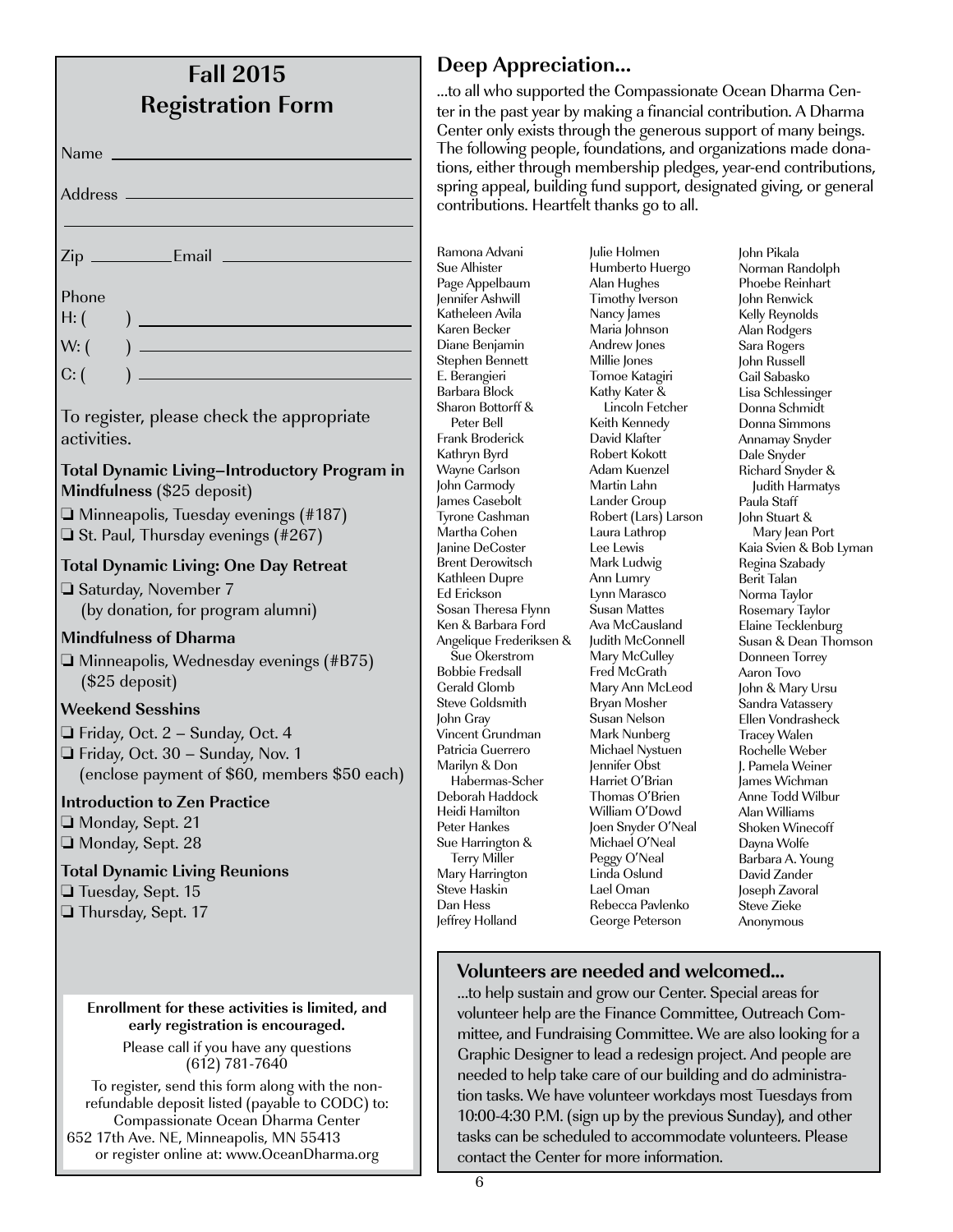

Baika (Buddhist hymn singing) workshop in May



Joen teaching the summer Mindful Speech and Deep Listening class



Tomoe Katagiri at our June Open House



Communications exercise in the Mindful Speech class



Michael with Ajahn Chandako, visiting from New Zealand The spring Mindfulness of Mind class



Andy Jones supervising son Quinten at the Open House



Sue Laxdahl leading the May Board retreat